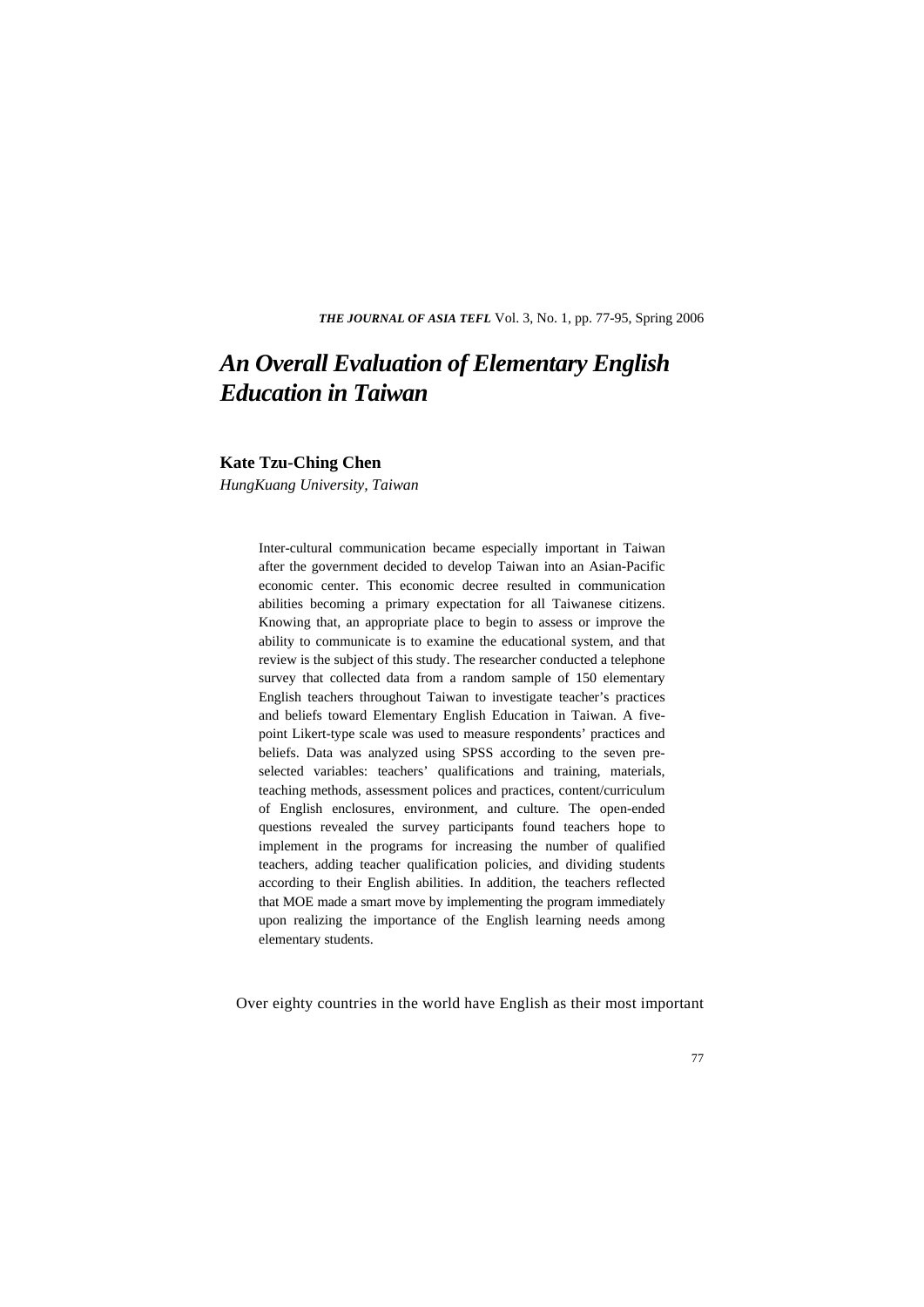foreign language due, in part, to the globalization of world economies, the effects of technology, and especially because it has become the universal language of the internet. The teaching of English at elementary school levels has also been strongly recommended by many educators according to the result of a worldwide survey (Brewster, Ellis & Girard, 2000). In Taiwan, the Ministry of Education (MOE) declared a new policy of beginning the teaching of English in the fifth grade in the fall semester of 2001 to replace the previous policy of introducing English in the seventh grade. The teaching of English in Taiwan has taken a dramatic step toward preparing students to better communicate in the global society. A thorough evaluation of this new Elementary English Education (EEE) program is the next crucial step after its implementation and is the purpose of this study.

Researching the beliefs and practices of present day fifth- and sixth-grade elementary school English teachers in Taiwan provided the data which reflects current realities. In 1974, Girard gave a detailed report of several European early foreign language learning projects. He indicated some conditions and issues involved in implementing early foreign language learning programs which are similar to the results of this study. In assessing those perceptions, it revealed areas of strengths and weaknesses in the current Taiwanese EEE. Only if educators in Taiwan have an understanding of the current system and conditions will they be able to assess the effectiveness of the present model. This study investigates the following questions:

- 1. What differences exist between the practices and beliefs of present day fifth-and sixth-grade elementary school English teachers in Taiwan?
- 2. What are the changes from the current EEE policies/practices of MOE that elementary school English teachers wish to implement?
- 3. What are the most successful practices of the current EEE program in Taiwan?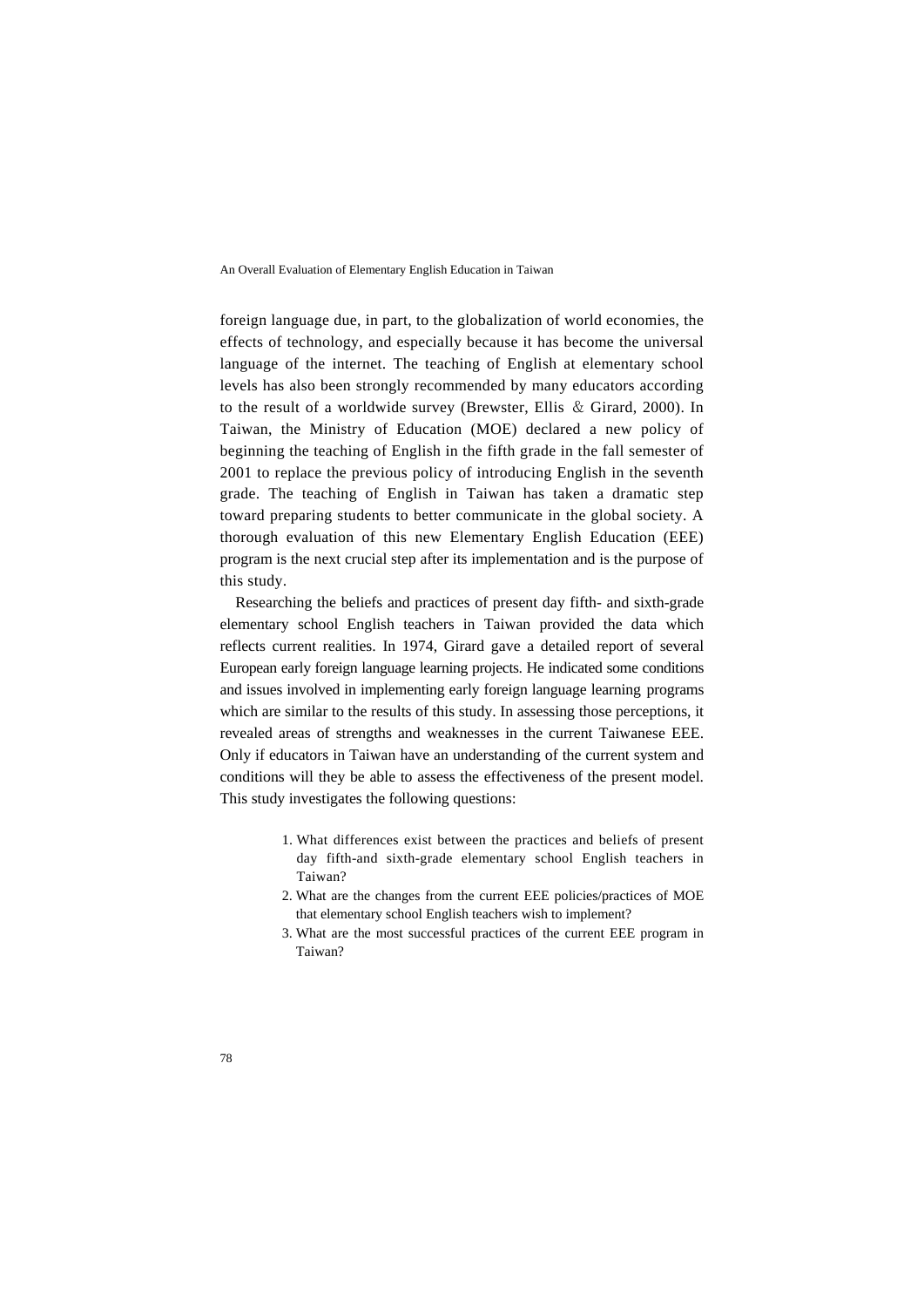# **REVIEW OF LITERATURE**

# **Policies and Practices of Elementary English Education in Taiwan**

In 2001, the paradigm shift of adding English courses to fifth and sixth grade was put into practice in Taiwan. The purposes and goals of elementary English curriculum according to the MOE are: (1) to enhance student's basic abilities of English communication skills, (2) to motivate students' interests in English language learning, and (3) to broaden students' cultural knowledge of Taiwan and foreign countries. The curriculum focuses mainly on listening and speaking skills for the purpose of reinforcing English oral communication ability.

The MOE conference report in 2001 specifically stated the policies of improving teaching quality as it is the major factor to achieve a successful educational program. Schools are responsible for encouraging present day teachers to participate in training courses and conferences regularly. All elementary school English teachers are required to meet either the intermediate level of the "National English Proficiency Exam" or a Computerized TOEFL score of 213 or above. The teacher qualification improvement plan was in the planning process at the time this article was written, and will be implemented.

Schools and teachers are authorized to choose teaching materials under the condition of fitting students' interests and needs. Teachers have to unitize the material efficiently and modify it for individual classes if necessary. The content should be practical, simple, attractive, stimulating, and should fulfill the goals of the Elementary English Curriculum set forth by the MOE. The activities should be integrated with the materials in terms of a variety of formations, such as songs, poems, greeting cards, notes, letters, stories, short articles, short plays, riddles, and jokes. Pronunciation skills should be learned from real time listening and speaking activities. Sentence patterns in the materials should be based on practical uses, and avoid difficult and abstract grammar. For those students who have a higher English proficiency, the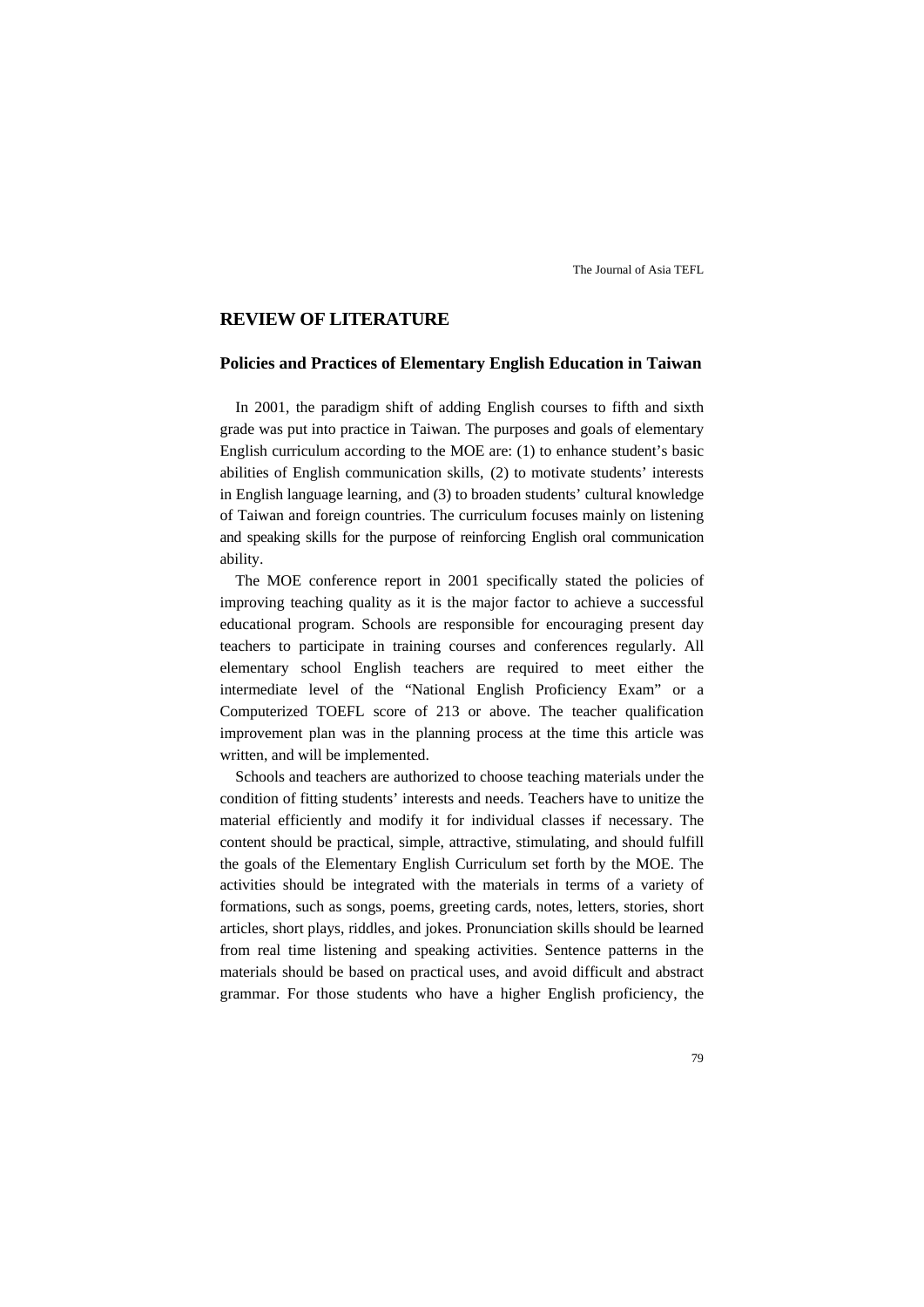teachers should provide them with supplementary materials.

The curriculum should be coordinated with the goals in terms of diverse materials to reinforce students' listening and speaking abilities. English will be the primary language in the classroom to increase students' chances for practicing the language. Situational and teacher - student interaction methods are emphasized to replace the teacher centered model to form a communicative style. Computer assisted language learning software programs are adapted for the purpose of ensuring qualified teaching and significant learning outcomes. Teachers should use interesting stories and short articles only to establish students' reading abilities. Writing skills should only focus on copying and imitating words.

The variety of assessments should be used to analyze individual students' abilities and processes, students' study efforts, and learning attitudes of the assignments. The evaluation should be mainly based on the activities, such as oral practices, role-play, and teamwork instead of traditional written tests. The content should integrate with diverse educational technology to help students' learning. For the purpose of facilitating teaching and learning, a natural learning environment has to be created in schools including utilizing hallway decoration, bulletin boards, school radio, self-learning areas in the classrooms, teaching resource center, computer center, English teaching resources website, and so on. Target language countries' cultures as well as Chinese culture will be integrated into English teaching to help student's language learning.

# **Beliefs of Elementary School English Teachers in Taiwan**

The beliefs of teachers are the primary resources to provide a thorough evaluation of the EEE for any necessary improvements (Qian, 1998). In Taiwan, the qualification of teachers is the most controversial educational challenge as it is the major influence in the success or failure of the students' learning (Huang, 1998). The lack of English training programs in college level classes resulted teachers who specialize in subjects other than English,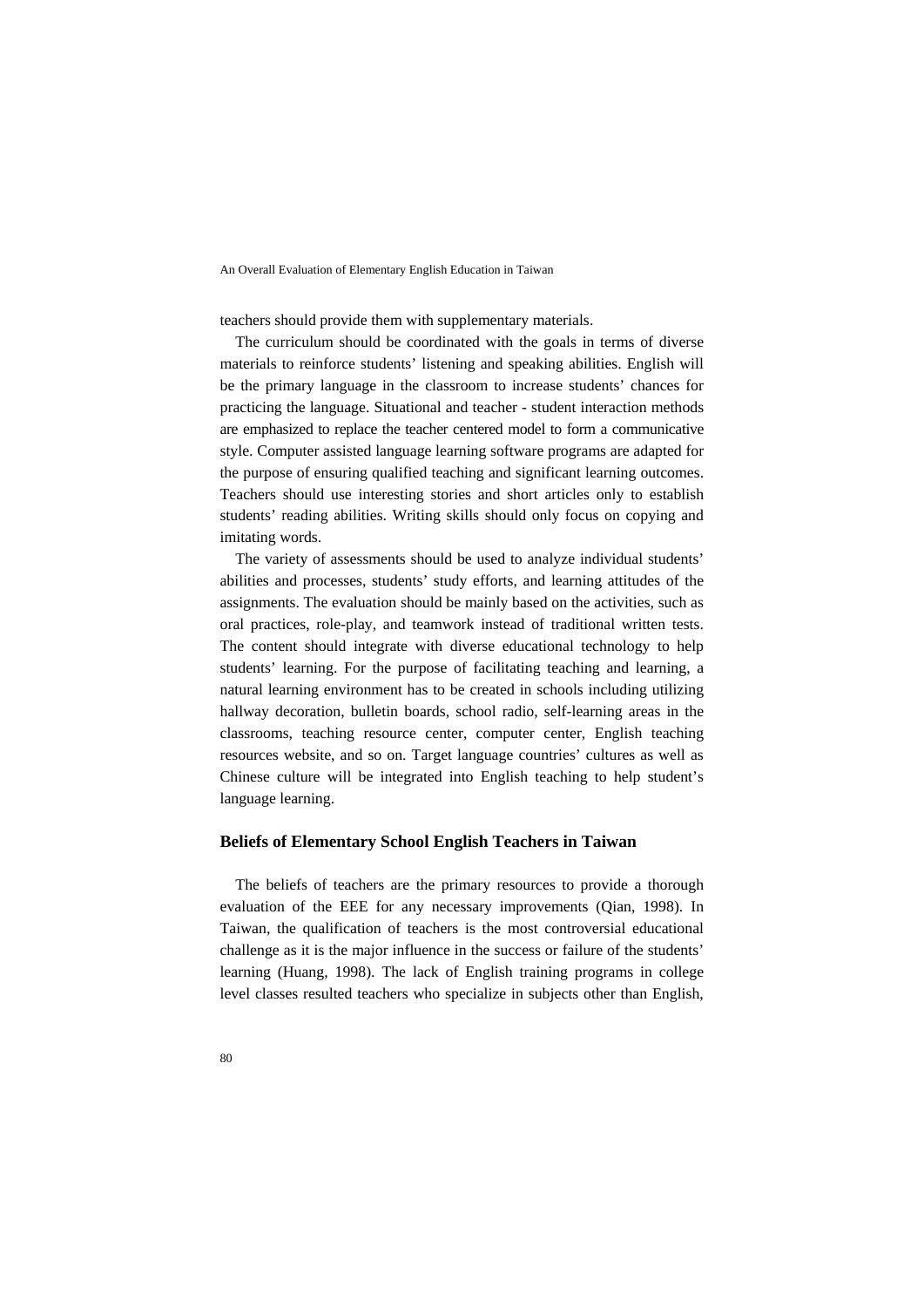or who have insufficient English teaching experience and are forced to teach English (Ho, 1998; Lu, 199). Some experts suggested filling these positions with native English speakers while others argued that Taiwanese English teachers understand more about the students' learning processes and will provide appropriate assistance (Chu, 1998; Lee, 1998). It is a common belief that teacher's training courses should be offered and EFL/ESL teaching programs in college level for college students need to be created (Shi, 1999). Most teachers deem that to be an eligible elementary school English teacher, the teacher needs to be knowledgeable in the aspects of the teaching methods, materials, educational psychology, and other curriculum areas (Cheng, 1998).

A majority of elementary school English teachers prefer choosing their own textbooks and supplementary materials (Ho, 1998; Shi, 1999); however, this sudden freedom has caused the discrepancy of textbook selections. Most teaching materials are imported and were not designed to fit the teaching and learning need of EEE in Taiwan. An effective material will be written specifically for EEE and integrated with educational technology (Liaw, 1999). In addition, the curriculum coherence of EEE with junior high school needs to be carefully planned (Huang, 1998).

The grammar translation method has produced students who can recite rules and translate passages from the native language to the target language and vice versa adeptly in Taiwan for years, but when exposed to oral communication challenges in real world situations, they were virtually helpless. Traditionally, English instruction in Taiwan has been teachercentered and test-driven. The typical way of evaluating students' learning outcomes is through testing their memorization of vocabulary and grammar rules. Most students in Taiwan are trained as a test machines; they often answer questions correctly on the test sheets and do not know how to apply that knowledge in real life (Du, 1997). The purpose of assessment is not only to test the students' learning outcomes, but also to improve the teaching quality (Yang, 1995). The type of assessment the teachers should adopt is important in evaluating and developing the EEE. Since the goal of EEE focuses on listening and speaking, new ways of assessing students should be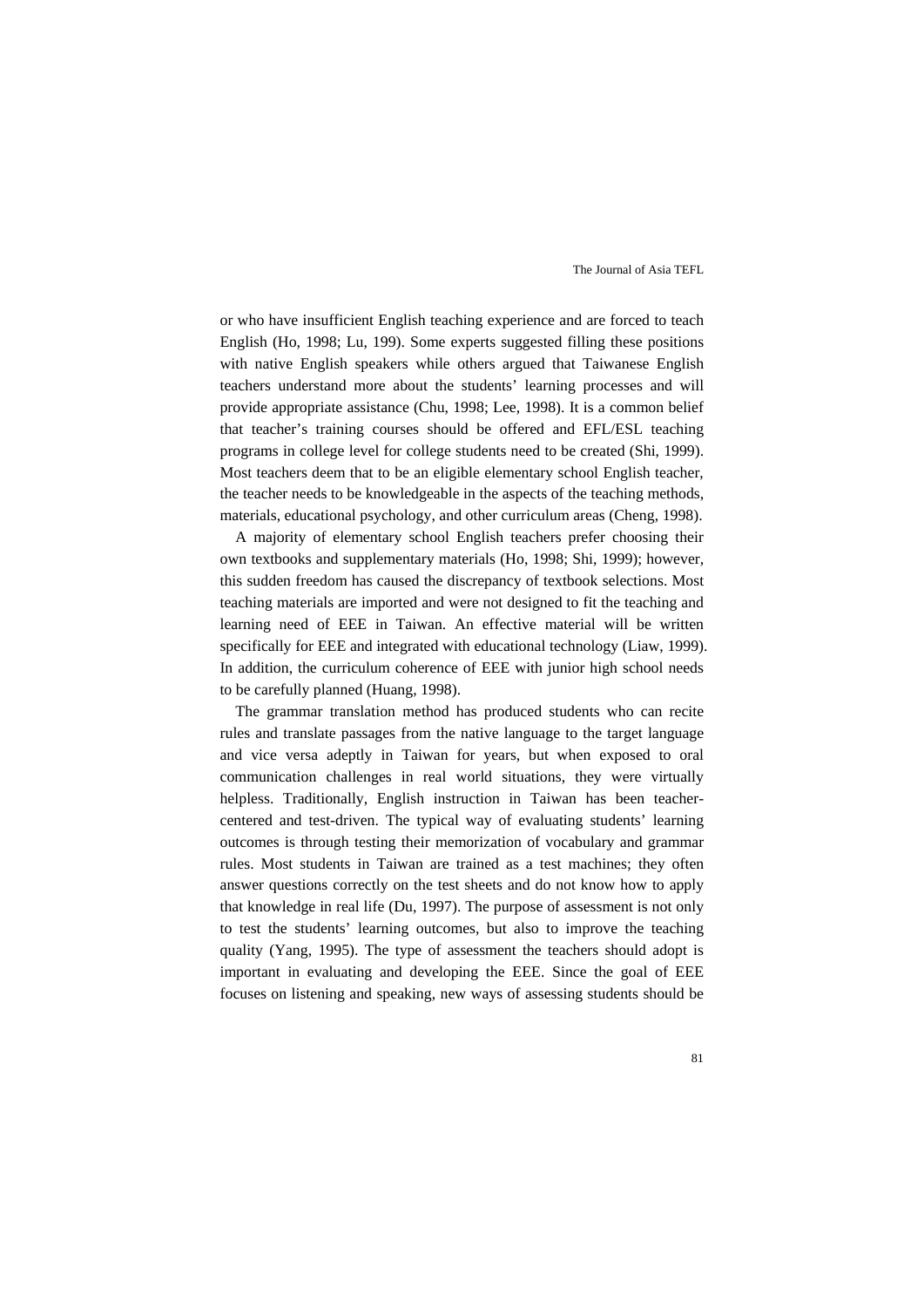used such as conversations, role-playing, songs, and so on, instead of the traditional pencil-based tests (Huang, 1998).

Children's English courses in cram schools have become excessively popular in Taiwan in the last decade to help students' English learning outside school. However, it has caused multiple levels of English proficiency among elementary school students in Taiwan. For delimiting the possible deficiencies, it is critical to plan an organized and systemized curriculum according to student's English proficiency level (Chen, 1998; Cheng, 1998). The design of curriculum should emphasize practical and simple content in order to inspire student's interests and their self-confidence of English learning (Huang, 1998; Lee, 1998; Shi, 1999). Some creative activities could be integrated into the curriculum such as greeting activities, songs, games, and role-playing situations (Cheng, 1998; Ho, 1998). Educational technology is in full force in the second language study arena and should be integrated into curriculum design, as it is a tool that is accessible and available in daily life through radio, television, and other media (Chang & Lee, 2000; Huang, 1998).

Learning English at an early age has been common in many countries for some time due to the need of global communication (Brewster & Ellis & Girard, 2000). In Taiwan, English is not spoken in daily life and therefore produces a limited English environment. Teachers have to contribute by creating learning environments in the classroom and school to ensure expected English learning achievements and to inspire student learning (Ho, 1998). It is the teachers' beliefs that students have to be able to immerse themselves in a pleasant English learning environment in order to learn the language efficiently. In addition, the class duration should be at least two hours a week for beginners, and the course should be intensive for higher achievement.

The English content often does not include culture as an integral component. As a result, people misinterpret the meaning of English words because they were not taught they could be very different in American culture (Chen, 1999). "To be meaningful, language must be culture bound and culture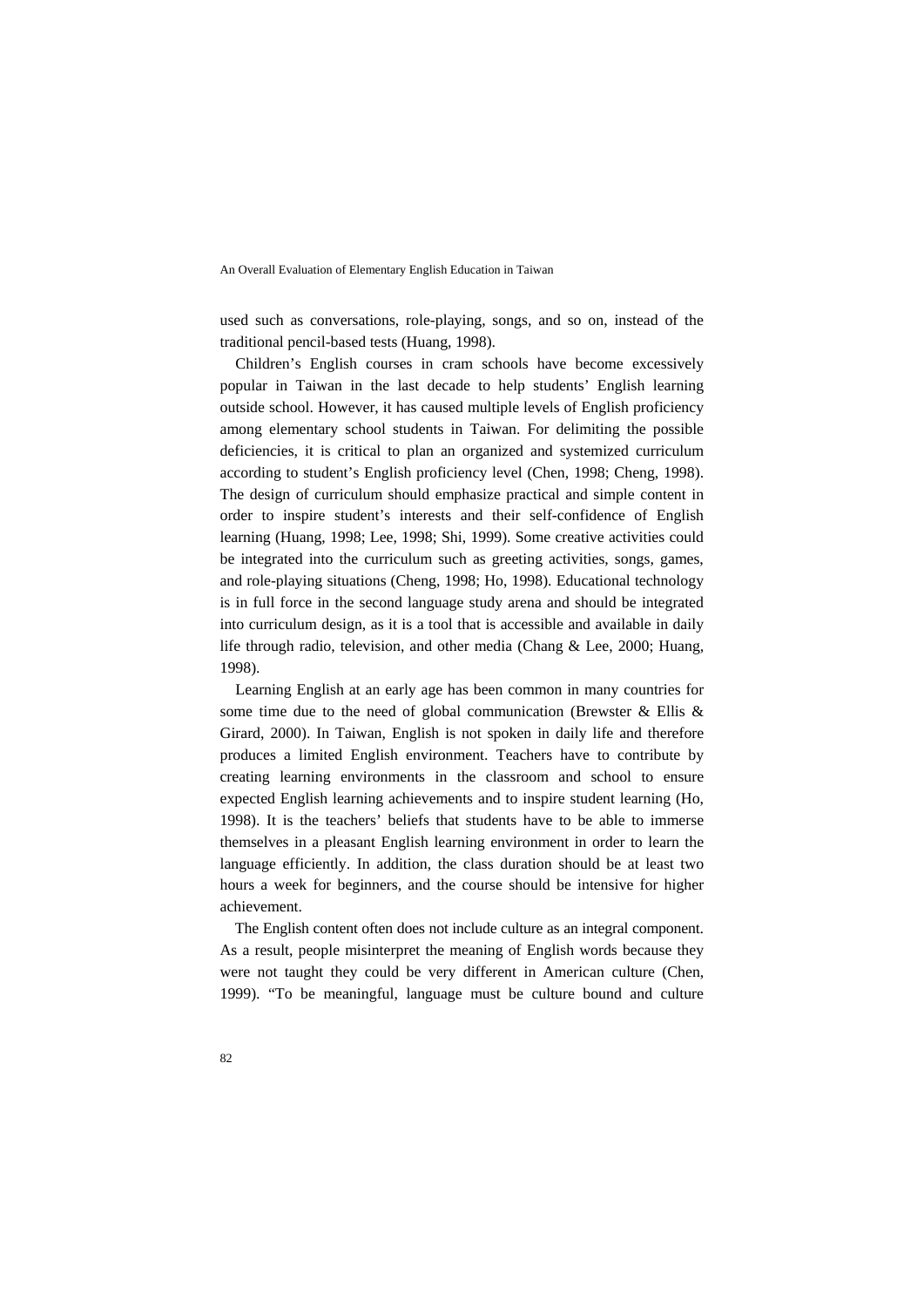specific" (Damen, 1987, p. 12). Culture influences the way English learners' think and how they communicate with people from the rest of the world. The cultural barriers can be crucial in people's language learning because language and culture are inseparable in a society (Robinett, 1978; Shi, 1980). Therefore, comprehension of English words depend on a clear understanding of the culture. Language is used to deliver meaning between human beings and meaning is determined by culture (Deng, 1994). This is also the rationale for integrating basic cultural information into English curriculum. Robinett (1978) pointed that culture is reflected in the lexicon of the language of that society. Today, people have realized that intercultural interactions of learning English can be frustrating or exciting depending on the comprehension of the culture (Chou, 1995). Taiwanese educators should integrate the teaching of target language countries' cultures as well as Chinese culture with English teaching when designing the curriculum.

## **METHODOLOGY**

### **Demographic Information**

The population of the study was all English teachers from 2,583 elementary schools in Taiwan. The random selection of 210 schools was to guarantee the predetermined number of 150 responses would be collected. The survey was administered to one teacher from each selected elementary school with approximately 10 teachers per day and lasted for three weeks. The survey was sent to the selected elementary schools in three regions: Northern, Central, and Southern with equal sample numbers. The participants were 32 male teachers and 118 female teachers. 76 teachers were in the age range of 20 to 30 years old, 15 teachers were between 31 to 40 years old, and 23 teachers were between 41-50 years old. 69.33% of the respondents are college graduates and 29.33% of them have master's degrees. The resspondents' study abroad locations are limited to the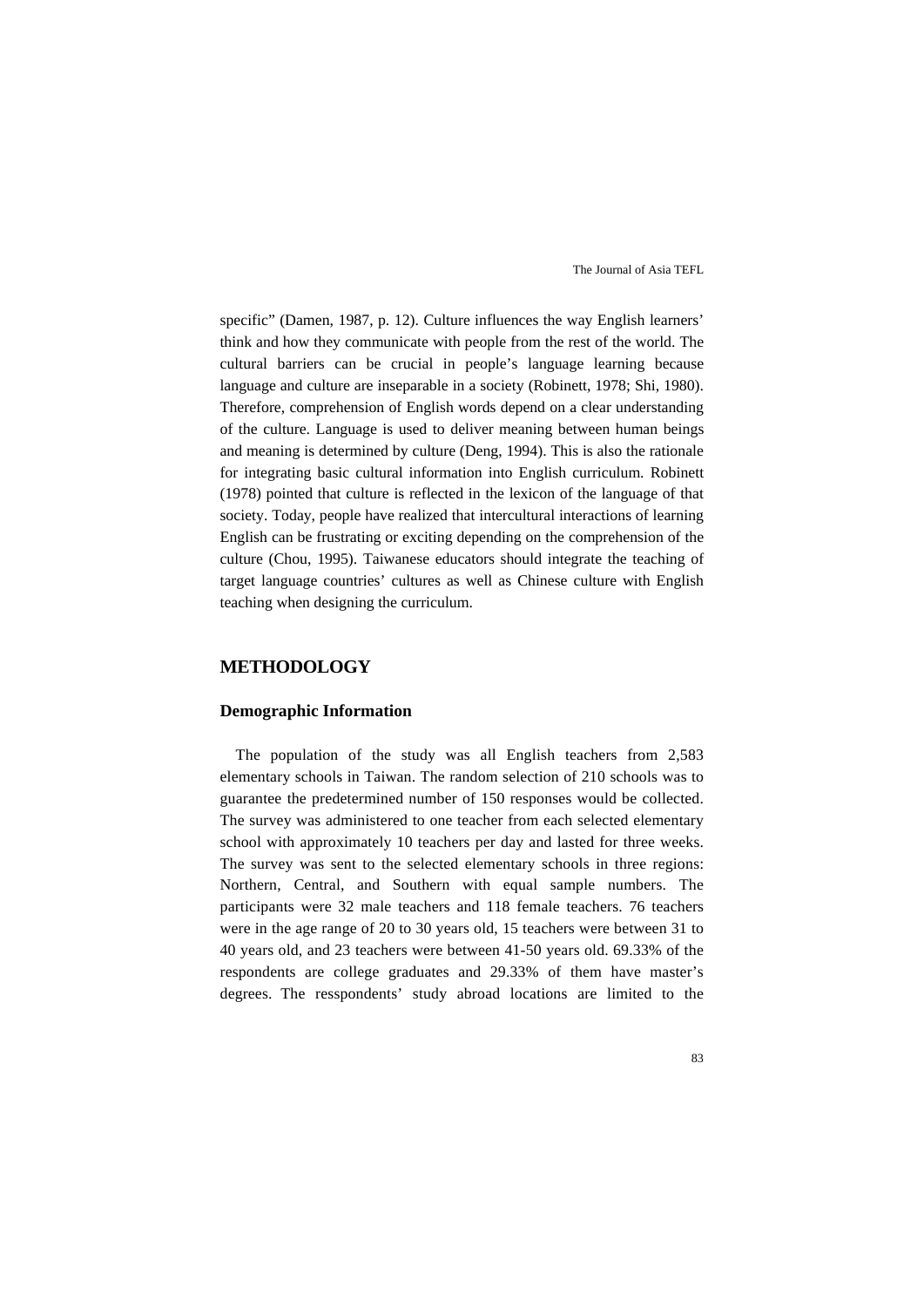English speaking countries, such as the United States, Canada, Australia, and so on.

According to the statistics, the majority of the respondents (76.67%) have no experiences or less than one year of experience of studying abroad. Only 5.33% have more than five years of experience in an English-speaking country. 92% of the participants have less than four years of elementary school English teaching experience. There were 58 respondents teaching both fifth and sixth grades and 48 teachers teach in the lower grades in addition to the fifth and sixth grades.

# **Instrumentation and Data Analysis**

The study adapted telephone survey procedure because of its economy and convenience of using a researcher-developed questionnaire. The questionnaire is comprised of 49 items which contain questions about teacher's beliefs and practices toward EEE. The questionnaire was pilot tested and revised before the actual survey. Each respondent's answer was recorded under respondents' authorizations for further investigations. Information obtained from the survey instrument was analyzed primarily using descriptive and inferential statistics in terms of SPSS. The responses to open-ended questions were analyzed using private audience content specifically designed to interpret on depth interviews. The .05 level of significance was used.

# **RESULTS AND DISCUSSION**

## **Differences between Teachers' Practices and Beliefs**

The independent *t* test was conducted to evaluate whether teachers' practices match their beliefs regarding EEE. The results were presented based on seven variables as listed in Table 1.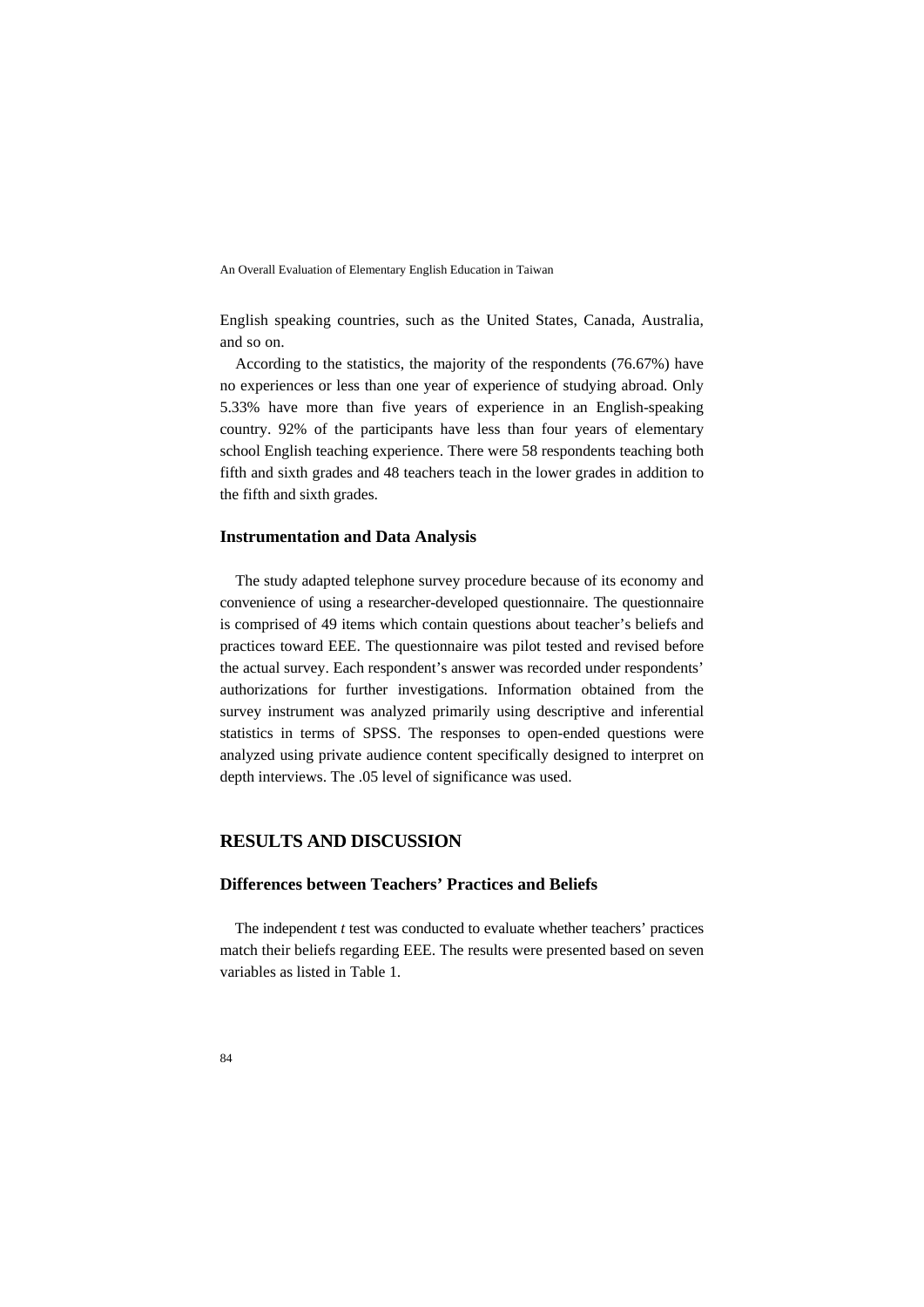| Teachers' Practices and Beliefs for Elementary English Education in Taiwan |           |      |                |      |                  |                  |
|----------------------------------------------------------------------------|-----------|------|----------------|------|------------------|------------------|
|                                                                            | Practices |      | <b>Beliefs</b> |      |                  |                  |
| Item                                                                       | Means     | SD   | Means          | SD   | $\boldsymbol{t}$ | $\boldsymbol{p}$ |
| Teachers' qualifications and training                                      |           |      |                |      |                  |                  |
| Qualification exam indicates                                               | 3.13      | .96  | 3.10           | .97  | .28              | .79              |
| Sufficient knowledge                                                       | 4.01      | .78  | 2.79           | .97  | 2.60             | $.00*$           |
| Sufficient training program                                                | 2.87      | 1.08 | 4.48           | .58  | 5.79             | $.00*$           |
| Teaching support                                                           | 2.79      | 1.01 | 4.44           | .60  | 7.22             | $.00*$           |
| <b>Materials</b>                                                           |           |      |                |      |                  |                  |
| Right to choose materials                                                  | 4.33      | .77  | 4.62           | .54  | 4.66             | .00              |
| Materials based on real life                                               | 4.03      | .86  | 4.45           | .66  | 4.96             | .00              |
| Integrated with technology                                                 | 4.18      | .86  | 4.27           | .82  | 1.04             | .30              |
| <b>Teaching Methods</b>                                                    |           |      |                |      |                  |                  |
| Integrated with Activities                                                 | 4.23      | .59  | 4.49           | .58  | .20              | .85              |
| Fit students' abilities                                                    | 4.08      | .65  | 4.49           | .69  | 5.80             | $.00*$           |
| <b>Assessment policies and practices</b>                                   |           |      |                |      |                  |                  |
| Variety of assessments used                                                | 4.41      | .59  | 4.39           | .76  | .38              | .71              |
| Alternative assessments                                                    | 4.29      | .62  | 4.07           | .78  | 3.49             | .00              |
| Content/curriculum of English enclosures                                   |           |      |                |      |                  |                  |
| Focus on listening & speaking                                              | 4.42      | .62  | 4.11           | .97  | 3.39             | .00              |
| Increase student's interests<br>and self-confidence                        | 4.09      | .68  | 4.59           | .53  | 7.92             | $.00*$           |
| Utilize teaching components                                                | 3.90      | .80  | 4.44           | .64  | 7.65             | $.00*$           |
| Environment                                                                |           |      |                |      |                  |                  |
| Natural learning environment                                               | 3.81      | .81  | 4.35           | .70  | 6.80             | $.00*$           |
| Sufficient class periods a week                                            | 2.97      | 1.88 | 4.53           | .90  | 9.17             | $.00*$           |
| No cram/coaching schools                                                   | 2.05      | .92  | 2.71           | .99  | 6.55             | $.00*$           |
| Start from fifth grade                                                     | 2.40      | 1.86 | 2.07           | 1.16 | 1.94             | .06              |
| Culture                                                                    |           |      |                |      |                  |                  |
| Integrated with cultures                                                   | 4.01      | 4.51 | .80            | .59  | 7.18             | $.00*$           |
| Introduce American culture                                                 | 4.09      | 3.90 | .67            | .84  | 3.03             | .00              |

| <b>TABLE 1</b>                                                             |
|----------------------------------------------------------------------------|
| Teachers' Practices and Beliefs for Elementary English Education in Taiwan |

 $p < .05$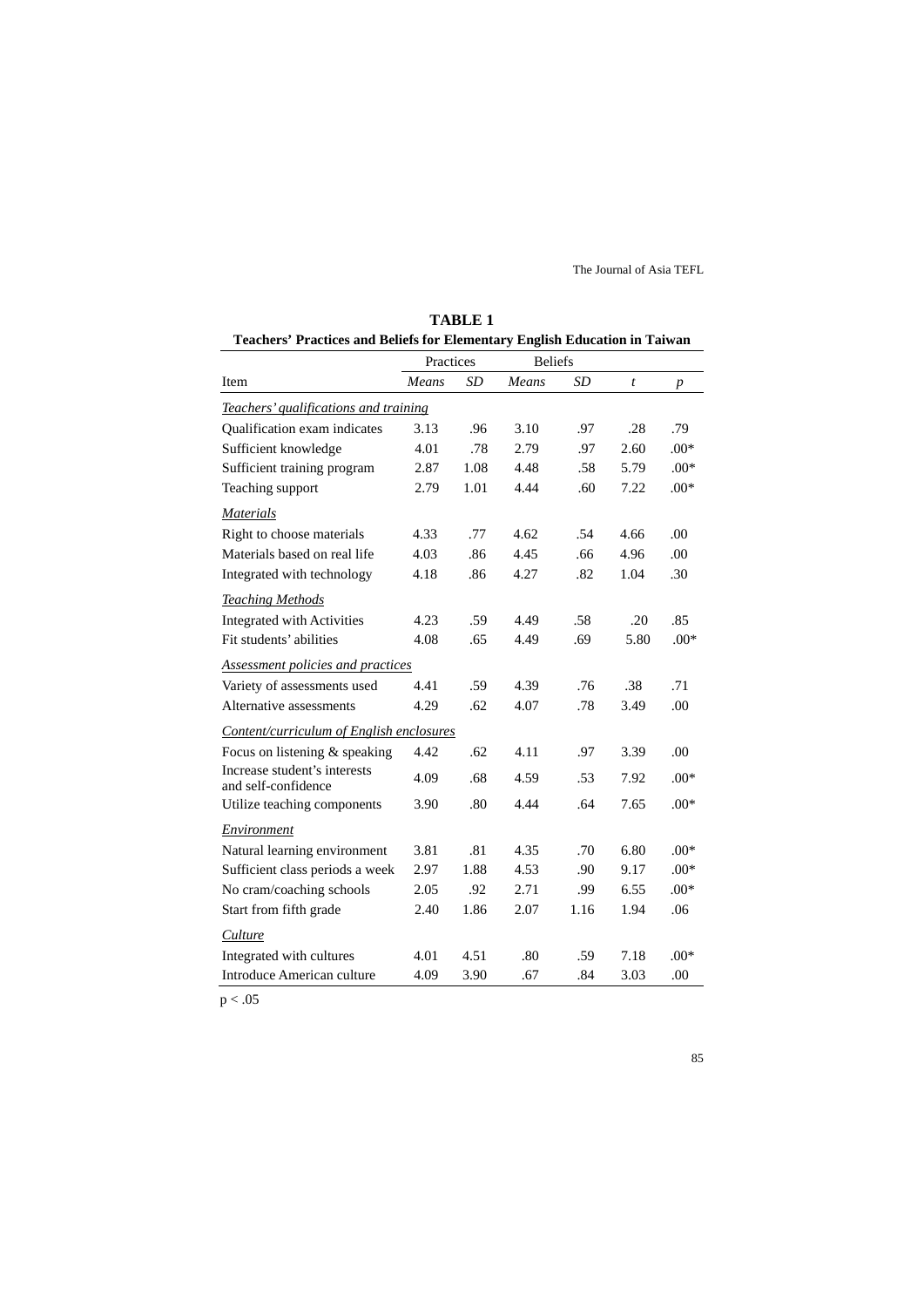In the variable concerning teachers' qualifications, teachers' practices (*M*=4.01) were significantly different from their beliefs (*M*=2.79) on the issue of sufficient knowledge to teach English courses in the elementary schools  $(t=2.60, p=.00)$ . It indicated that teachers tended to believe that they had sufficient knowledge in teaching English, but do not believe all the other present day teachers have the same competence. Teachers' practices (*M*=2.87) were significantly different from their beliefs (*M*=4.48) regarding the teacher's training program ( $t=$  5.79,  $p=$ .00). Most respondents believed that they need to have sufficient training opportunities while there were not enough programs to supply this need. Teachers' practices (*M*=2.79) are significantly different from their beliefs (*M*=4.44) regarding teaching support  $(t=7.22, p=.00)$ . This information reflected that most participants believed that they needed to have support from the schools or the MOE while insufficient support was given.

The *t* test results revealed that teachers tended to believe that teaching methods should be designed according to students' abilities not teachers' preferences while most of them (*M*=4.08, *t*=5.80, *p*=.00), use their favorite methods instead. Most teachers (*M*=4.59, *t*=7.92, *p*=.00), believed that class content has to place emphasis on inspiring students' interests and selfconfidence in learning English while fewer participants' course contents (*M*=4.09) actually follow this concept. Also, fewer participants (*M*=3.90) had been utilizing teaching components to help their teaching. However, to ensure student's learning outcomes, many teachers (*M*=4.44, *t*=7.65, *p*=.00) believed that they should design or choose course content to utilize teaching components such as educational technology, visual aids (pictures, flash cards, etc), textbooks, and so on.

In environment, fewer participants (*M*=3.81) responded that they had created a natural environment for students than those participants (*M*=4.35) who agreed that teachers need to create a natural language environment  $(t=6.80, p=.00)$ . The minorities of the participants' schools  $(M=2.97)$  were having English courses more than two class periods a week while the result indicated that most participants (*M*=4.53) believed that elementary school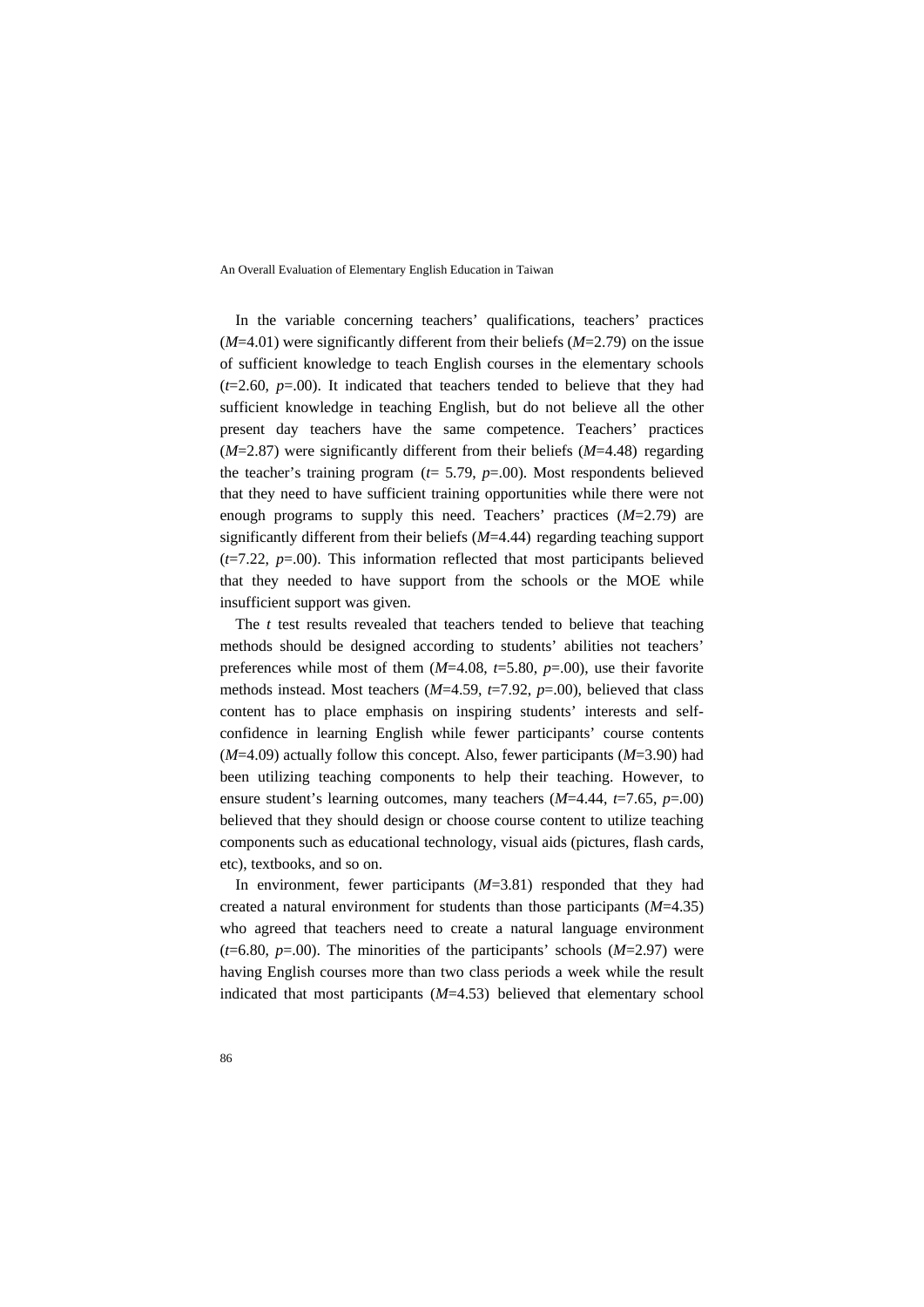English courses should be two class periods or more a week  $(t=9.17, p=.00)$ .

Most students in participants' schools (*M*=2.05) were attending Children's English classes in cram/coaching schools while fewer teachers (*M*=2.71) agreed the need of attending cram/coaching schools after the implementation of the Elementary English Education (*t*=6.55, *p*=.00). The *t*-test results showed that more participants (*M*=4.51) believed the curriculum design should integrate the Taiwanese culture as well as American culture than teachers (*M*=4.01) who actually designed the curriculum with both Taiwanese and American cultures (*t*=7.18, *p*=.00).

# **Changes Teachers Hope to Implement**

The participants' responses were analyzed and are presented in the ranking manner according to the frequency of occurrence in the responses.

#### *Elementary School English Teacher Related Issues*

The problems of the insufficient number of English teachers and teachers' qualifications were the priority issues. The shortage of elementary school English teachers resulted in the teachers' failures to provide individual teaching. Knowing the need of qualified teachers, the national elementary school English teacher's qualification examination was held at the beginning of EEE. Unfortunately, it did not select enough teachers for this urgent need, especially with some qualified test takers dropping out of the training courses halfway through. While school administrators continue reporting the insufficient number of teachers, some potential elementary school English teachers who are eligible and are willing to devote themselves in this field, find no policy from the MOE to qualify them.

It is often suggested that colleges and universities provide more training programs for prospective teachers. Unfortunately, the existing training programs are not consistent due to the changeable educational regulation. The program duration varies from two days to two years of training. It is a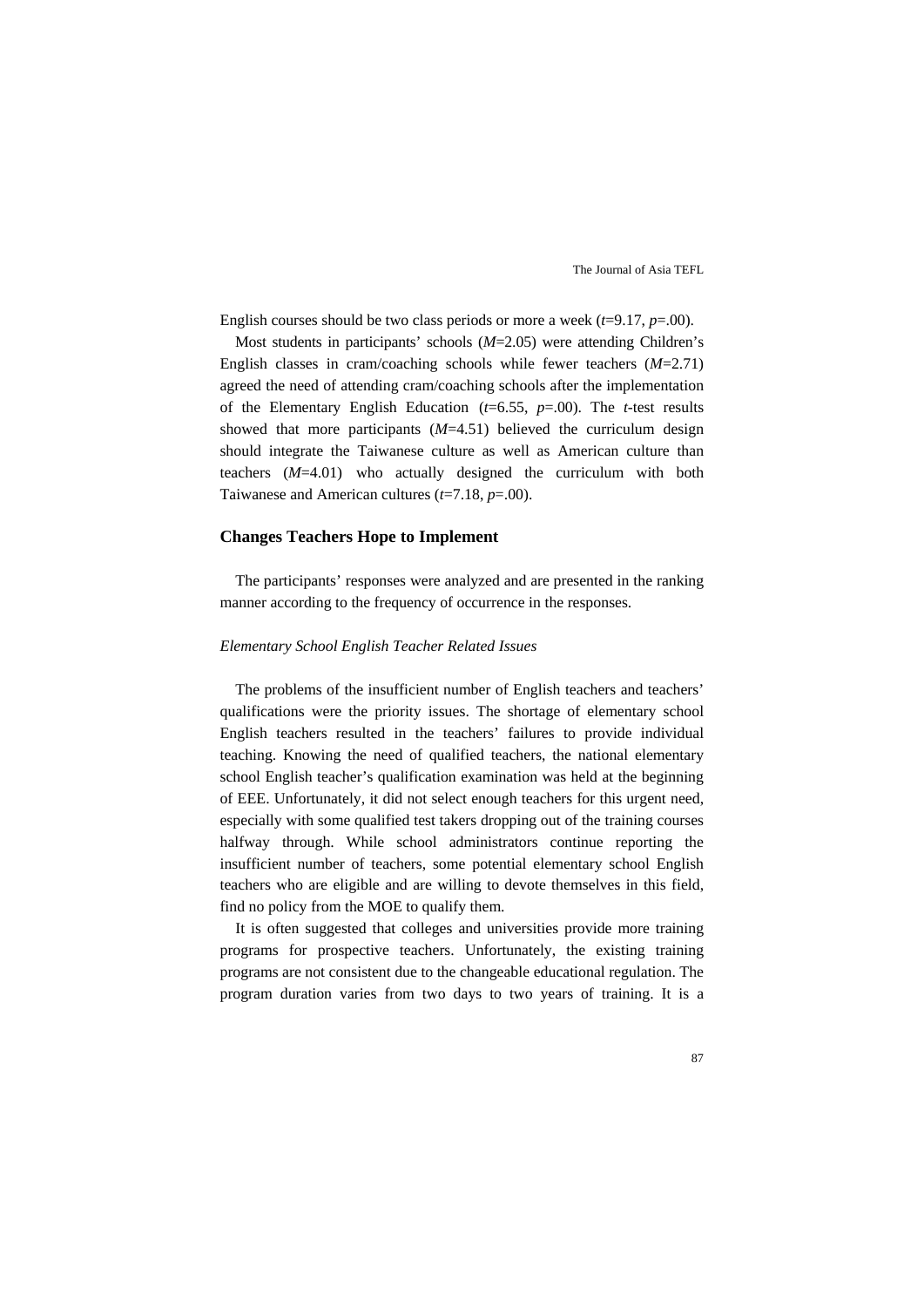common belief that a policy of teacher's qualification and training should be established. In addition, most English teachers are hired as classroom teachers which require them to be responsible for all matters in the class they are assigned. As a result, the extra administrative work besides the regular teaching takes up most of their time. The study found that most teachers hope to become subject teachers who concentrate only on English teaching to ensure the quality learning results of the students.

# **Dividing Students According to Their English Abilities**

The trend of attending children's English courses in cram/coaching schools resulted a variety of English abilities among elementary students. By the time the EEE program started, some students have already had more than five years of English learning experiences. This situation generated teaching difficulties that educators suggested children be divided into classes according to their English ability levels. However, parents disagreed with this arrangement because they do not wish their children to be placed in lower level classes. Furthermore, the evaluation of students' English abilities would be a hard task and will cause controversy.

#### *Age*, C*lass Size, and Classroom Management*

English learning at the elementary school level should be as early as first grade or even start from kindergarten based on the theories regarding the advantages of learning a foreign or second language at an earlier age. On average, the class size of the elementary schools is 30-35 students, which makes classroom management difficult for teachers. The teachers' great hope is to reduce the class size to fewer than 20 students, and 15 is the most desired class size. They believed that small class size will benefit classroom management and increase the individual instruction. Currently, with only one or two English teachers in most schools, a teacher would have to teach 10-15 classes with a total of more than 300 students. Under these circumstances,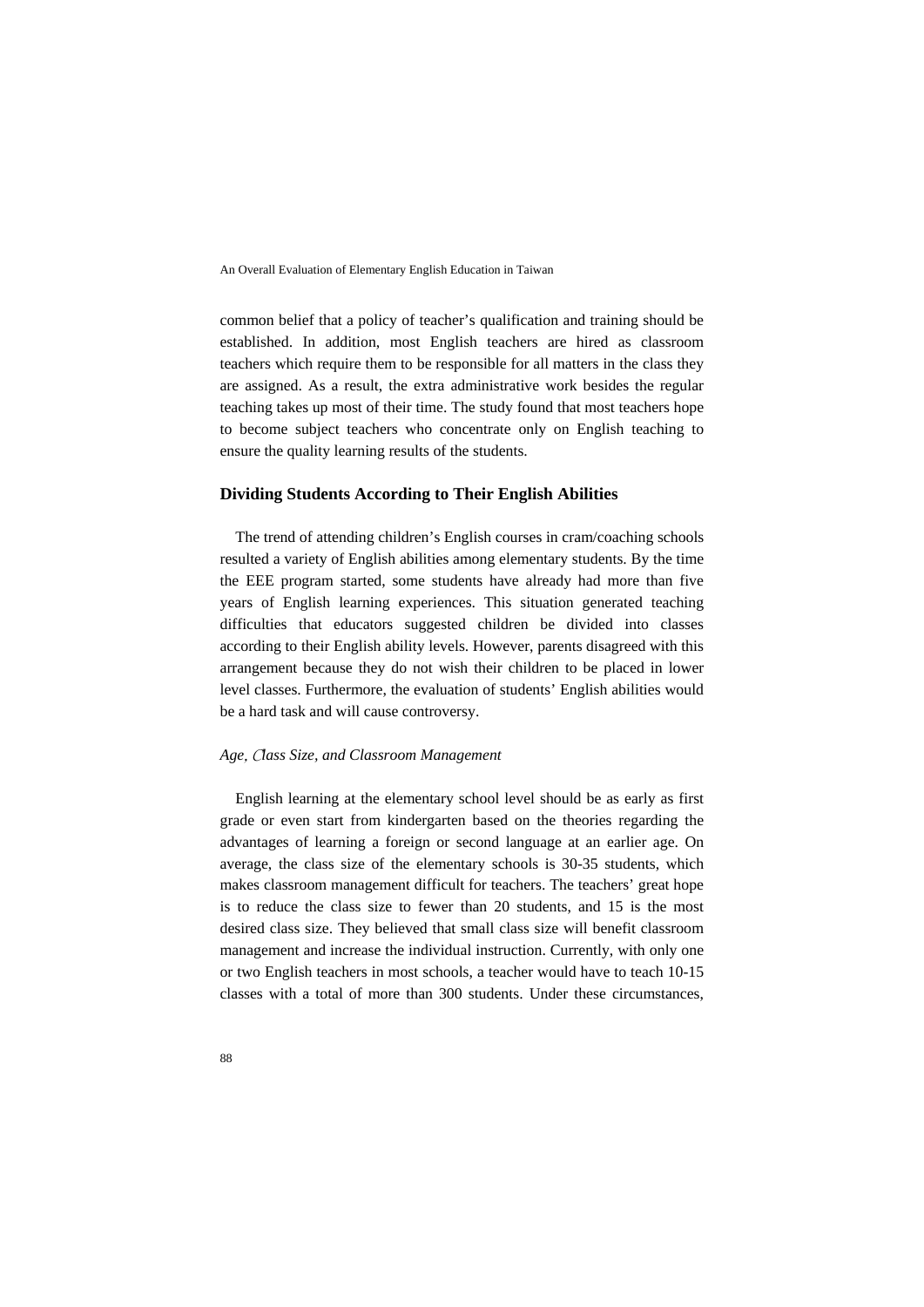teachers felt that they would not have enough time to get to know their students, keep up with the curriculum, and maintain good classroom management.

#### *Learning Environment Issues*

The official language in Taiwan is Mandarin. Even though English is going to be one of the official languages within six years, people in Taiwan do not use English to communicate with others. It is suggested that the learning of English should involve in parents' cooperation at home to help students' learning achievements. Further, English class is scheduled for only once a week so students forget what they learned the week before. Many teachers believe that more English class time is necessary for students to practice as often as possible. Some students choose not to speak English in the class because they are afraid that others would laugh at them when they make mistakes. To inspire student's learning then becomes an important mission to the teachers.

Some schools located in the rural area do not take English learning as seriously as people in the city. This has stopped students from learning the language. Further, most teachers have to carry all the teaching tools with them to the class and move from one classroom to another. Therefore, it is difficult for teachers to create a natural language environment for their students. Teachers believed that a classroom specifically for language teaching would save them preparation time and benefit student's learning. Teaching equipment, such as projectors, computers, and other technological tools should be provided by the school to facilitate teaching. Teachers in the city are getting more teaching resources than teachers in the rural area. For example, publishers would rather present their materials to schools in the city than in the countryside because of the larger market in the cities. Some resources have never been available to schools outside the cities.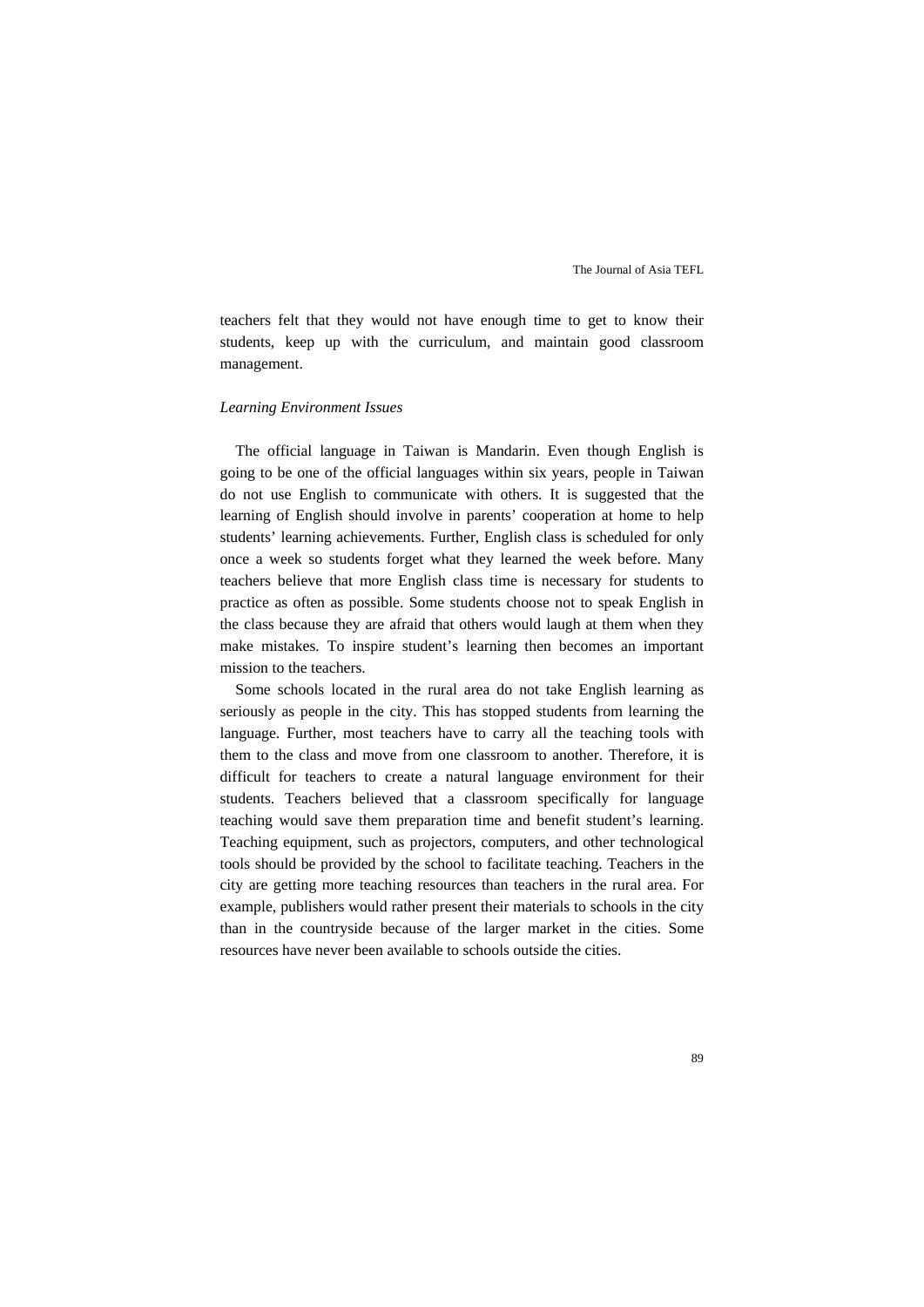#### *Support from the MOE and Schools for Teaching Needs*

Teachers ruminate that there are not sufficient teacher training programs available, and most training courses are provided by publishers for selling their teaching materials. Some teachers also thought that the existing training programs have a heavy emphasis on theory, but lack the practical use of the English curriculum. This phenomenon shows the need of increasing authorized training programs, conferences, and workshops.

The differences between English accents in countries can be enormous and confusing from one to the other for English language learners. For those teachers who do not have the experiences of studying abroad in the English speaking countries, they found it is hard to distinguish English accents. Nor do they know the daily English usage. For these reasons, present day teachers' study abroad opportunities are highly recommended to be provided from the MOE and schools.

#### *Teaching Materials*

The teachers reported the design of material did not correspondence with appropriate activities for students in the sixth grade. Most teachers felt that the current activities in sixth graders' materials were actually designed for lower grades; especially games which are not suitable for sixth graders. Another issue is that the design of elementary English materials mainly focuses on the development of listening and speaking abilities, the content does not correspond to materials for junior high school's English curriculum goal of training reading and writing abilities. The English curriculum connection between elementary schools and junior high schools is not connected. The curriculum planners should have a good understanding of the real teaching world by observing classes in schools located in different regions.

#### *Educational Technology and American Culture*

Teachers suggested that technology to be widely used for teaching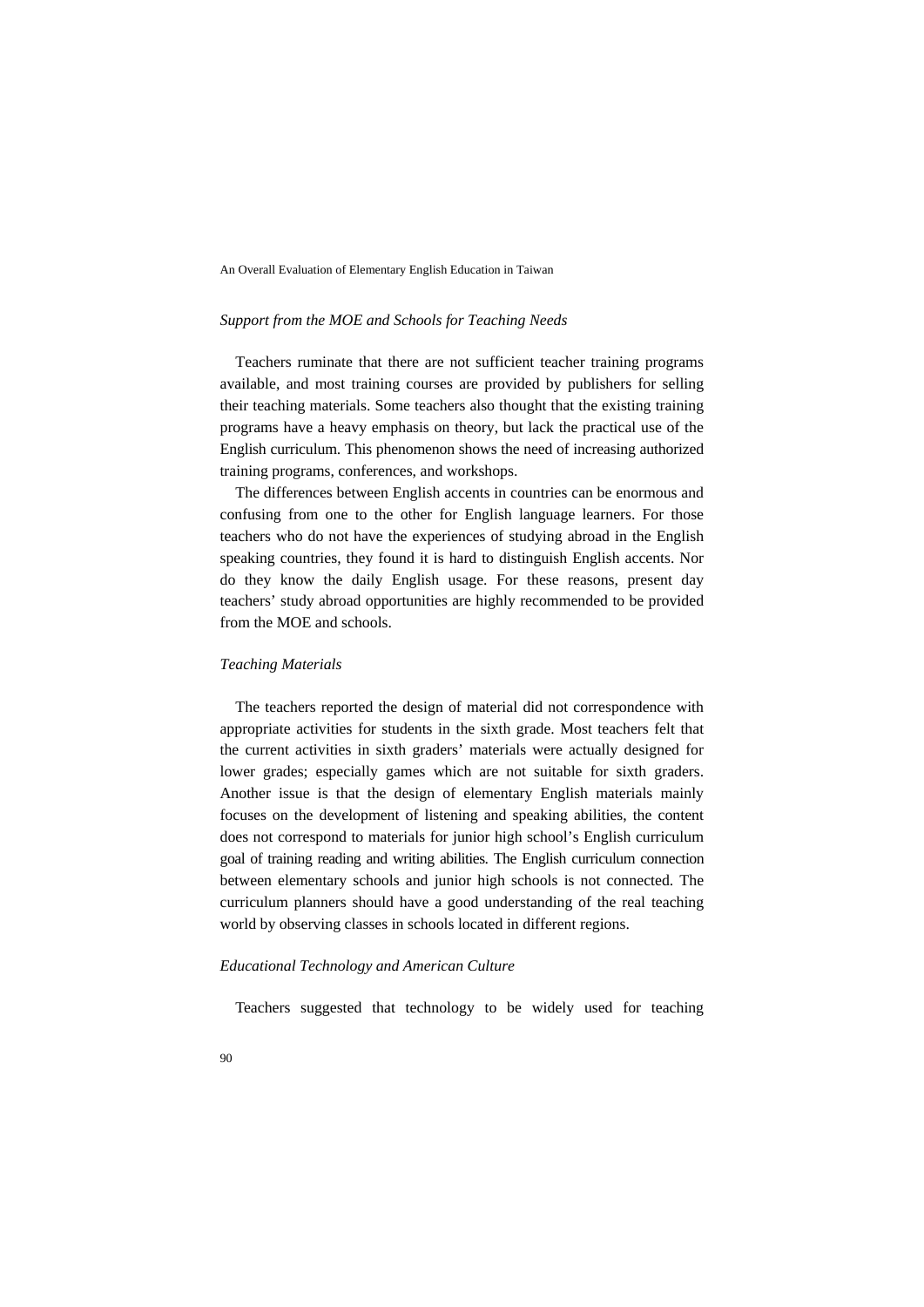purposes and related training courses be provided. Some teachers felt that Mandarin should also be used to help students' learning in classes for a better understanding of the materials, but frequent contacts with Target language countries' culture (American culture as indicated by the MOE) are needed for enhancing language learning.

#### *Bilingual Program or English as a Second Language Program*

The Taiwanese government is making English one of the official languages, the question of whether the government tries to make English curriculum a bilingual program or English as a foreign language program has been asked. The respondents were unsure if the government has made the decision on this issue and therefore often confuse when setting up the correspondent curriculum goal.

# **The Most Successful Policy and Practices**

Regardless of the unsophisticated planning, the government has started to emphasize English learning in the elementary school level. Unlike the old program focusing mostly on writing and reading, students' English communication abilities have improved. Students use English more and enjoy learning English at school. Students' motivations and interests in learning English have significantly increased, especially without the pressure of examinations. English teaching used to be based on the selected textbooks and limited learning in the classroom. It had neither practical use, nor was it related to real life. With the implementation of the new program, the design of the program focuses on learning English naturally and students have learned to use English in their daily life.

Additionally, most teachers started to realize the advantages of using technological tools to assist their teaching. For those parents who can not afford to send their children to English courses in the Cram/coaching School, the elementary schools now provide the chance to learn English. Teachers in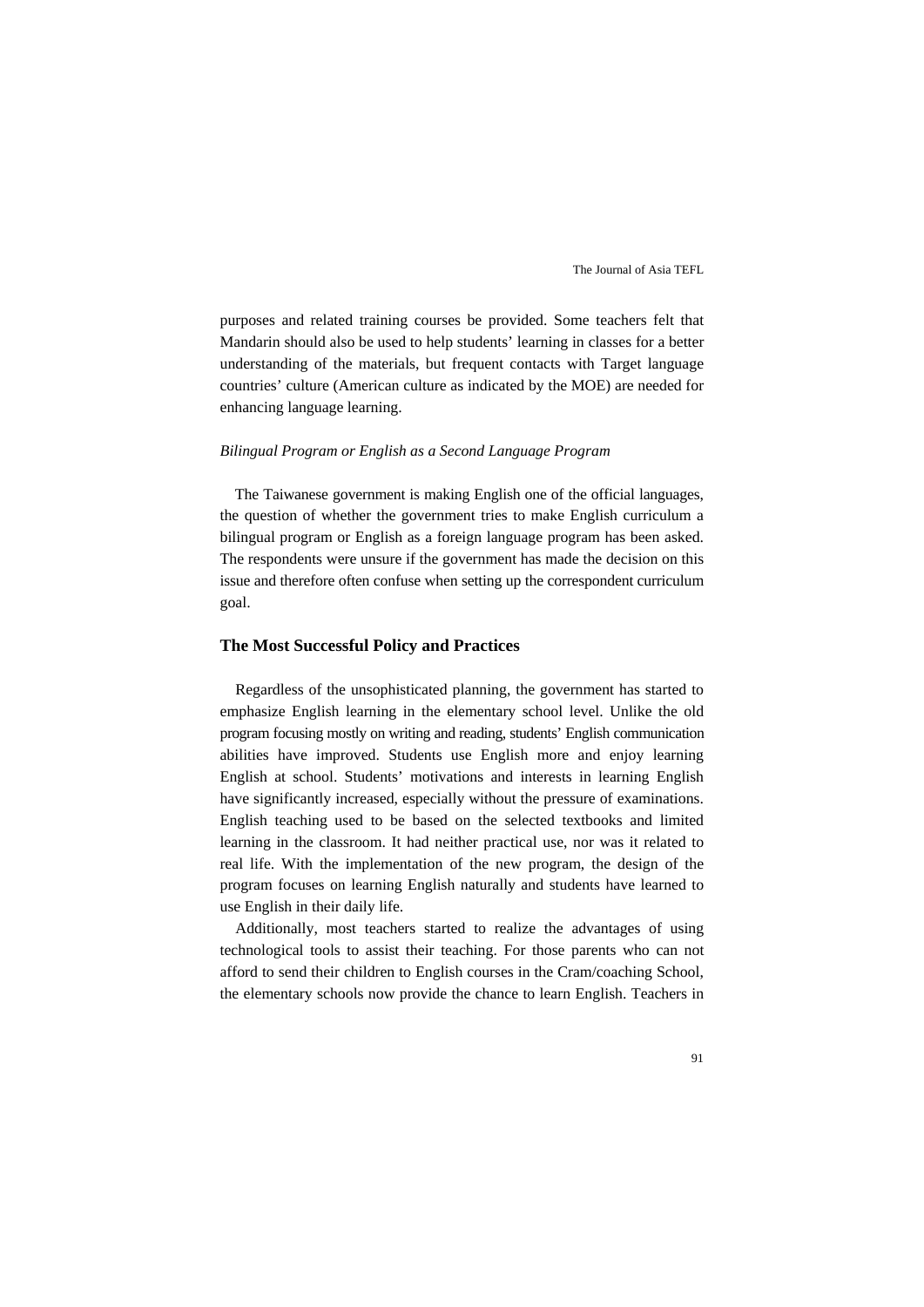the new program tend to be more enthusiastic and patient than teachers in the old program in junior high schools. They loved attending conferences and workshops to improve their teaching and tended to try a variety of teaching methods and materials. Also, elementary school English teacher's qualification is generally better than teachers in junior high levels. People in Taiwan have realized the urgent need to learn English, as it has become one of the subjects in the Elementary School Curriculum.

## **CONCLUSION AND RECOMMENDATIONS**

Prospective teachers often feel confused when selecting the appropriate teaching certificate programs because the various requirements and program duration from one day up to a year. Some teachers stated that they have sufficient knowledge and many years of teaching experiences in the field, but are still considered to be unqualified. Teachers suggested an alternative solution would be to hire native English speaking teachers to join the elementary school English education in Taiwan. Currently, most conferences, workshops, or training programs are provided by the teaching material/ textbook publishers. The improvement of English ability among students is the priority issue for improving EEE.

One of the EEE teaching goals is to encourage students to use English as often as possible in daily life and thus improve their English abilities. Teaching materials in the market were mostly focused on oral skills due to the Elementary School English Standards from the MOE. The situation of test-driven and writing and reading based learning has been reversed by the new program. Parents and the communities are recommended to participate in the EEE program, especially in the rural areas. They do not feel the competition of the economy and the need of learning English and therefore ignore the importance of their children's English learning. It is obvious that when an education program is implemented hastily, two major problems are the shortage of qualified teachers and appropriate materials. Kouega's study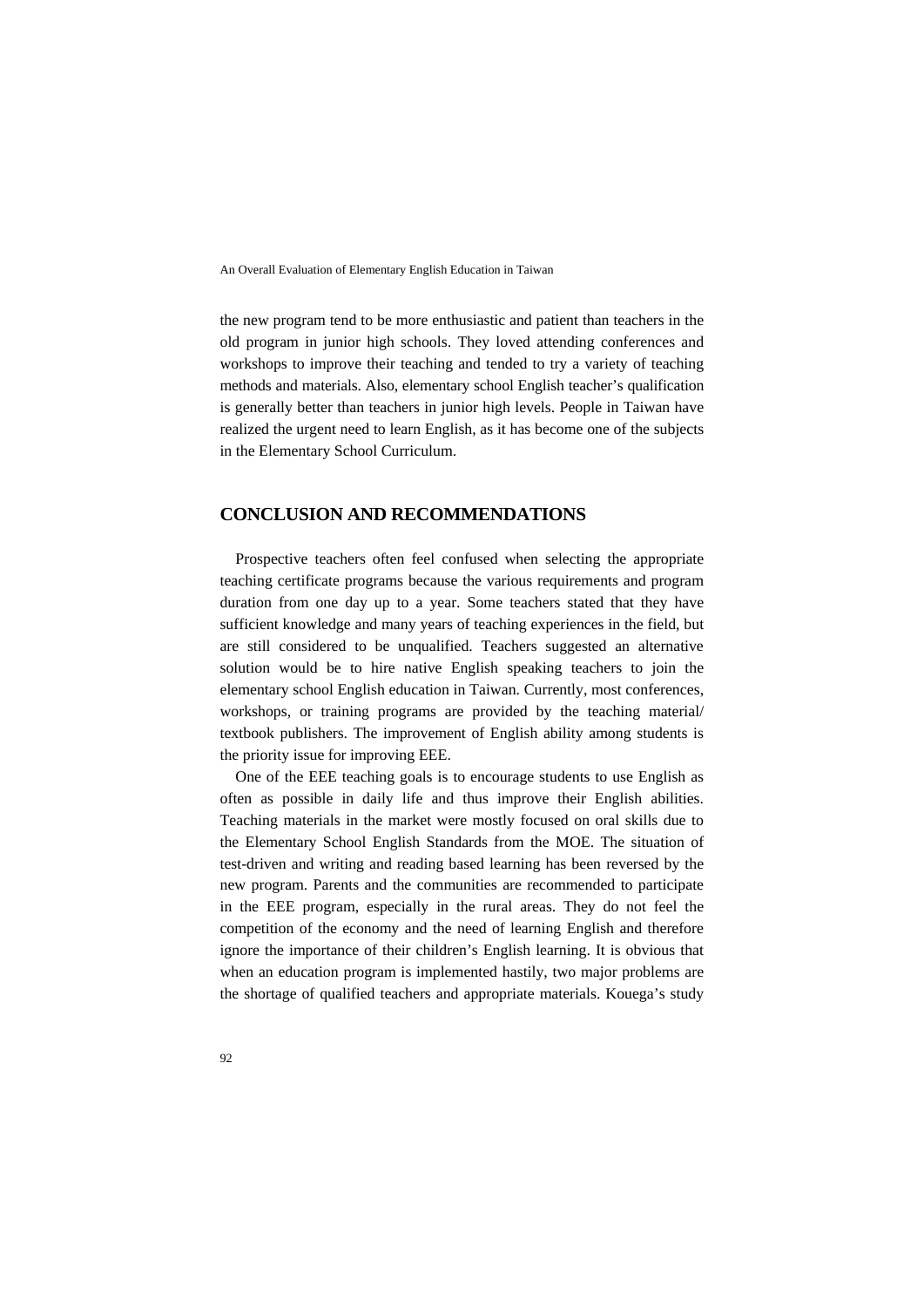of English in Francophone Elementary School Grades in Cameroon in 2003 also confirmed this result.

Recommendations are as follows:

- 1. Elementary school English teacher's qualification regulations have to be made and the requirements have to be set by MOE to determine qualified English teachers.
- 2. Training programs should be available for all elementary school English teachers as well as full support. Teachers need to have opportunities to study abroad to strengthen their English language and cultural knowledge.
- 3. Students should be divided into classes according to their English abilities.
- 4. More teaching materials should be developed in the market to fit students' needs.
- 5. The government needs to make sure that schools in the rural areas have sufficient teaching resources.
- 6. Teaching tools such as visual aids and educational technology should be available for teachers, and language classrooms are needed in every school.
- 7. The elementary school English program should start earlier than fifth grade.
- 8. The length of English classes should be at least two class periods.
- 9. The class size should be reduced to be less than 20 students for easy classroom management and more personalized instruction.
- 10. English materials should connect the elementary school curriculum to the junior high school curriculum.

Since this program is still in the experimental process, a future replicated study could be conducted to re-evaluate the program for the purpose of researching progress that has been made in the areas of need identified in this study. Such replication will help to determine the changes that have been made through time. Further follow-up studies could also address each of the seven variables to gain depth of knowledge, and especially to study the area of teacher's qualification, the most critical issue.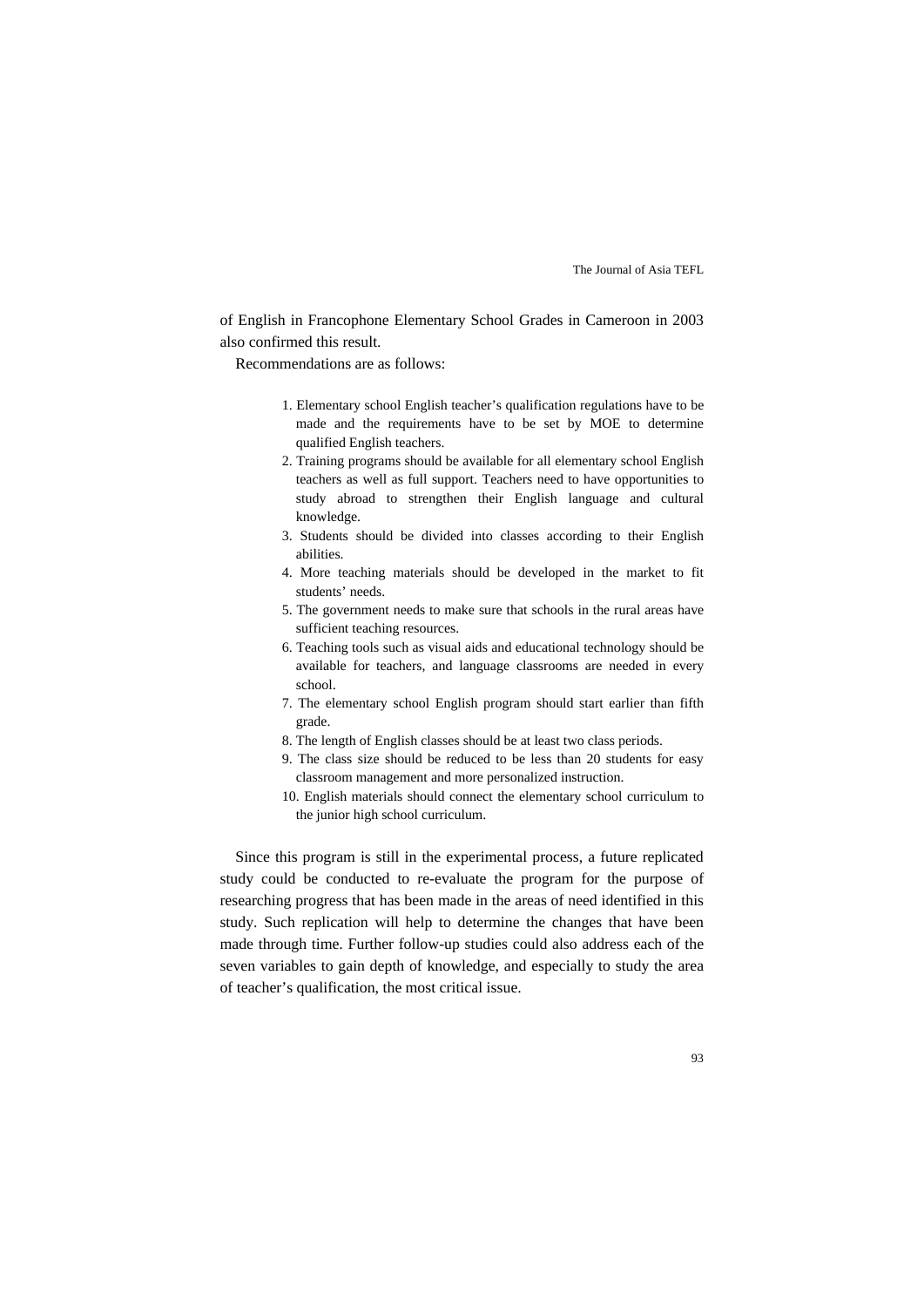# **THE AUTHOR**

Kate Chen is an assistant professor of Applied Foreign Language Department at HungKuang University in Taiwan. She is currently engaging in researches on the English learning strategy for developing English learning materials and children's English teaching. She also received a government sponsored research on educational technology in the area of primary English teaching.

# **REFERENCES**

- Brewster, J., Ellis, G., & Girard, D. (2000). *The primary English teacher's guide.* Essex, England: Pearson Educational Limited.
- Chang, Y. W., & Lee, S. C. (2000). Design of web based multimedia courseware for children's English learning. *Language Lab Education Journal, 42*(1), 1-14.
- Chen, C. L. (1999). Factors affecting EFL teacher's selection of children's textbooks. *Curriculum and Instruction, 2*(3), 37-49.
- Chen, R. J. (1998). Teaching English at elementary schools: Notion and practice. *National Educational World*, *127*, 72-75.
- Cheng, I. (1998). My viewpoint on teaching English at elementary school. *National Educational World*, *93*, 69-71.
- Chou, L.Y. (1995). Incorporating Multicultural Education in Taiwan, the Republic of China. *The Academic Report of Kaoshuing Industrial and Commercial College*, *25*, 509-527.
- Chu, H. M. (1998). Discuss elementary English education in terms of teacher's qualifications. *Educational Resources and Research, 23,* 6-11.
- Damen, L. (1987). *Culture learning: The fifth dimension in the language classroom*. New York: Addison-Wesley Pub Co.
- Deng, H. C. (1994). Cultural background knowledge and language interpretation. *English Teaching and Learning*, *18*(4), 48-54.
- Du, G. H. (1997). The issues of English education in junior high school. *Jing-E Journal*, *9*(1), 7-9.
- Girard, D. (1974). Enseignement precoce des langues vivant: National Ministry of Education, France.
- Ho, C. G. (1998). Apply language, English, entertainment and usage. *National*